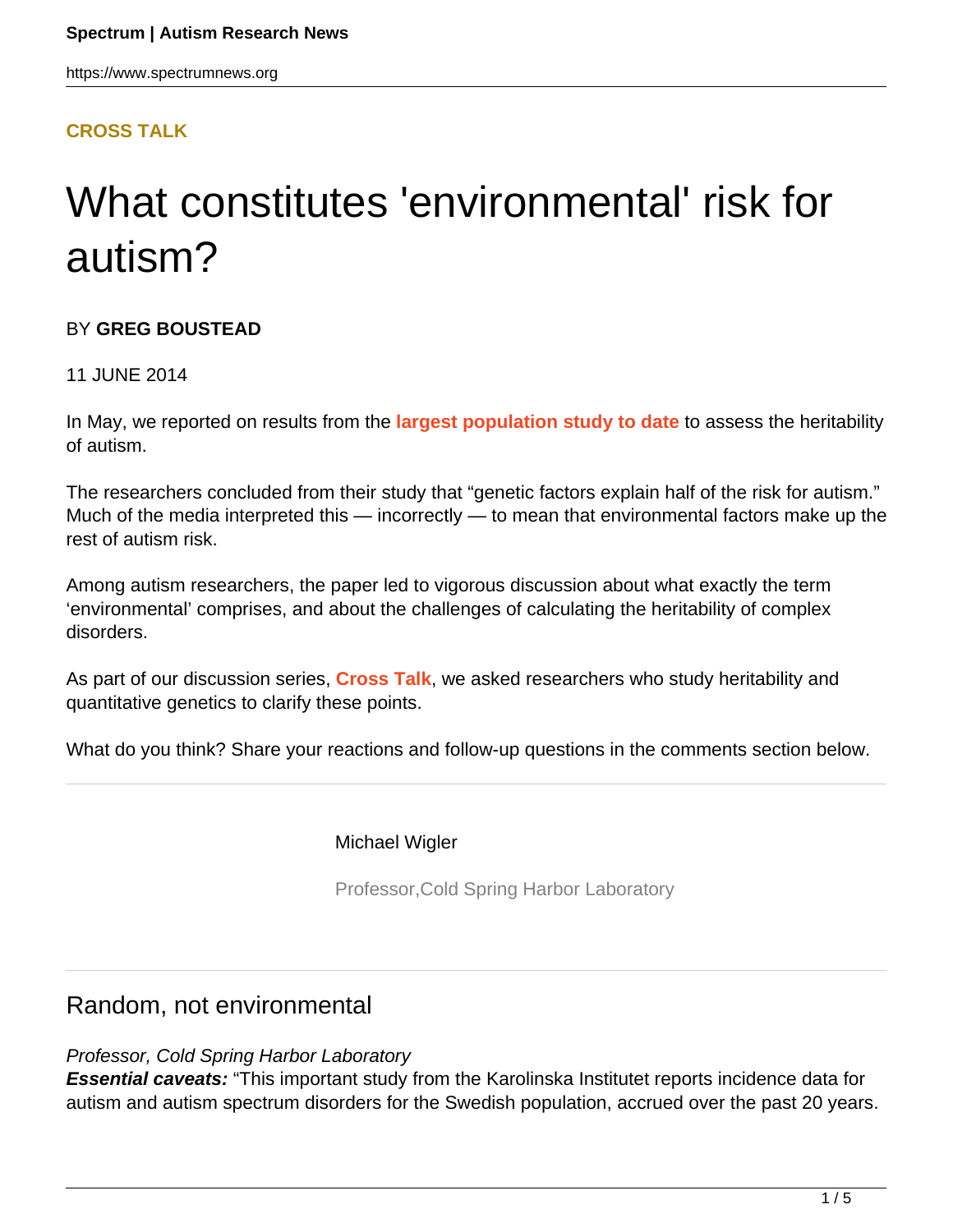Our point of view was not clearly captured in the**[SFARI.org article](https://www.spectrumnews.org/news/2014/environment-genetics-may-contribute-equally-to-autism-risk)** on this work. These valuable new data offer a comparison of risk between twins, siblings and half-siblings. The authors conclude that the data support the hypothesis that autism is half genetic and half 'environmental.' "Unfortunately, the authors appear to confuse randomness (in outcome) with environment — a very loaded term — as a catch-all for 'incompletely determined by genetic state.' Moreover, the model the authors use to reach their conclusion may not be appropriate, and they do not evaluate the data in light of recent thought and evidence for the role of singly highly penetrant rare and de novo variants (mutations that are not inherited, but spontaneously occur in a parent's egg or sperm cells). They also seem to ignore the importance of evaluating the higher moments of sibling risk riskto children born into families that already have two others with autism — as explained in our **[recent review](http://www.ncbi.nlm.nih.gov/pubmed/24430941)**."

**Alternate conclusions possible:** "Full access to the raw data would be valuable to the wider community, who could use other tools to model the data — in which case, a very different set of conclusions might be drawn."

#### Greg Gibson

Director,Center for Integrative Genomics, Georgia Institute of **Technology** 

## Heritability is about populations, not individuals

#### Director, Center for Integrative Genomics, Georgia Institute of Technology

**Does it matter? "**Without detracting from the magnitude of the accomplishment and the analyses, which I find compelling, at some level arguing over whether genetics explains 50 percent or 80 percent of the variance for autism is a little like asking whatamount of global warming can be explained by human activity: The bottom line is that the contribution is enormous, but it is not particularly enlightening with respect to specific cases (of autism or environmental catastrophe). Heritability is a statement about populations, not individuals, and any measure is compatible with markedly different genetic contributions in individual cases."

**What does environment mean?** "On the other hand, the contention that environment is more important than generally accepted surely only has policy implications if the source of the environmental effect is known. Is it unidentifiable effects, identifiable non-biological effects we can't do much about (urban living, sunlight exposure), identifiable cultural effects we may be able to change (daily exposure to TV or iPads), or identifiable effects we would probably not change even if known (living as nuclear instead of extended families, perhaps)? More important than this is the question of whether the environmental effects are the same for everyone: Perhaps they are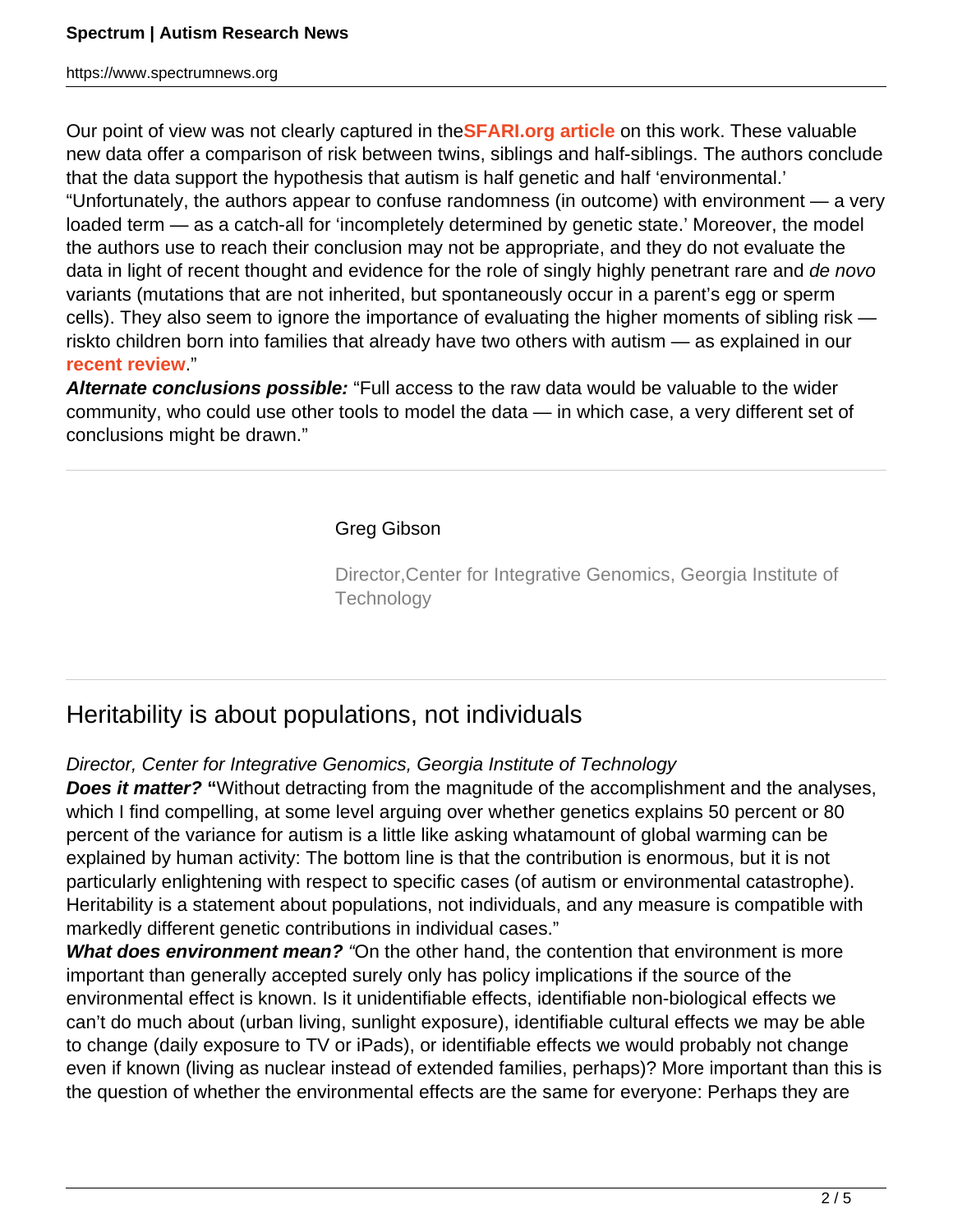triggers for some children, and general susceptibility factors for others."

**Rare variants may be overhyped:** "It does not seem that **[copy number variations](http://sfari.org/resources/sfari-wiki/copy-number-variation)**, de novo mutations, and segregating rare variants are collectively causal in more than a quarter of cases (causal in the sense that without the variant, the criteria for autism would not be met). This leaves the vast majority of cases unexplained, and there is really strong evidence that thousands of common variants of small effect are contributing to risk. Quite likely they contribute to gene expression profiles that place each of us closer or further from a risk threshold that rare variants or environmental perturbations push some children over. Given this complexity, it is almost certainly the case that environmental factors are also important, so for me, this paper reminds us of the complexity of the disorder."

**Exploring heritability:** "Geneticists are finding more and more rare and common variants that influence the likelihood of developing autism. It would be great if there were as much research into the genetics and heritability of the disorder's progression and response to interventions through genome-wide association studies."

Kevin Mitchell

Associate Professor of Genetics,Trinity College Dublin

## Work does not suggest external, environmental factors

#### Associate Professor of Genetics, Trinity College Dublin

**Questionable model:** "The general conclusions from this new work on the heritability of autism **[fit](https://www.spectrumnews.org/news/2011/experts-critique-statistics-conclusion-of-autism-twin-study) [with previous studies](https://www.spectrumnews.org/news/2011/experts-critique-statistics-conclusion-of-autism-twin-study)**, in that they show a large effect of genetic variance and no effect of the shared family environment. However, the precise estimates of the mathematical values of these terms depend on a number of assumptions in the statistical models, which are not universally agreed upon. The numbers that emerge are in general of limited value anyway, given that the diagnostic category of autism is really an umbrella term for many distinct genetic etiologies and not a specific genotype."

**Dangerous terminology:** "The conclusions of an important effect for the environment should be tempered, especially given how they can be misinterpreted and misrepresented. The fact that monozygotic twins are not always concordant for the disorder suggests there are some non-genetic factors that contribute to whether individuals develop the disorder or not. In the analytical models used here, these sources of variance are bundled into a statistical term called the 'non-shared environment.' This term is used here in a technical sense that does not correspond to the colloquial meaning. In particular, it should not be taken as evidence of effects of some causal factors out in the environment.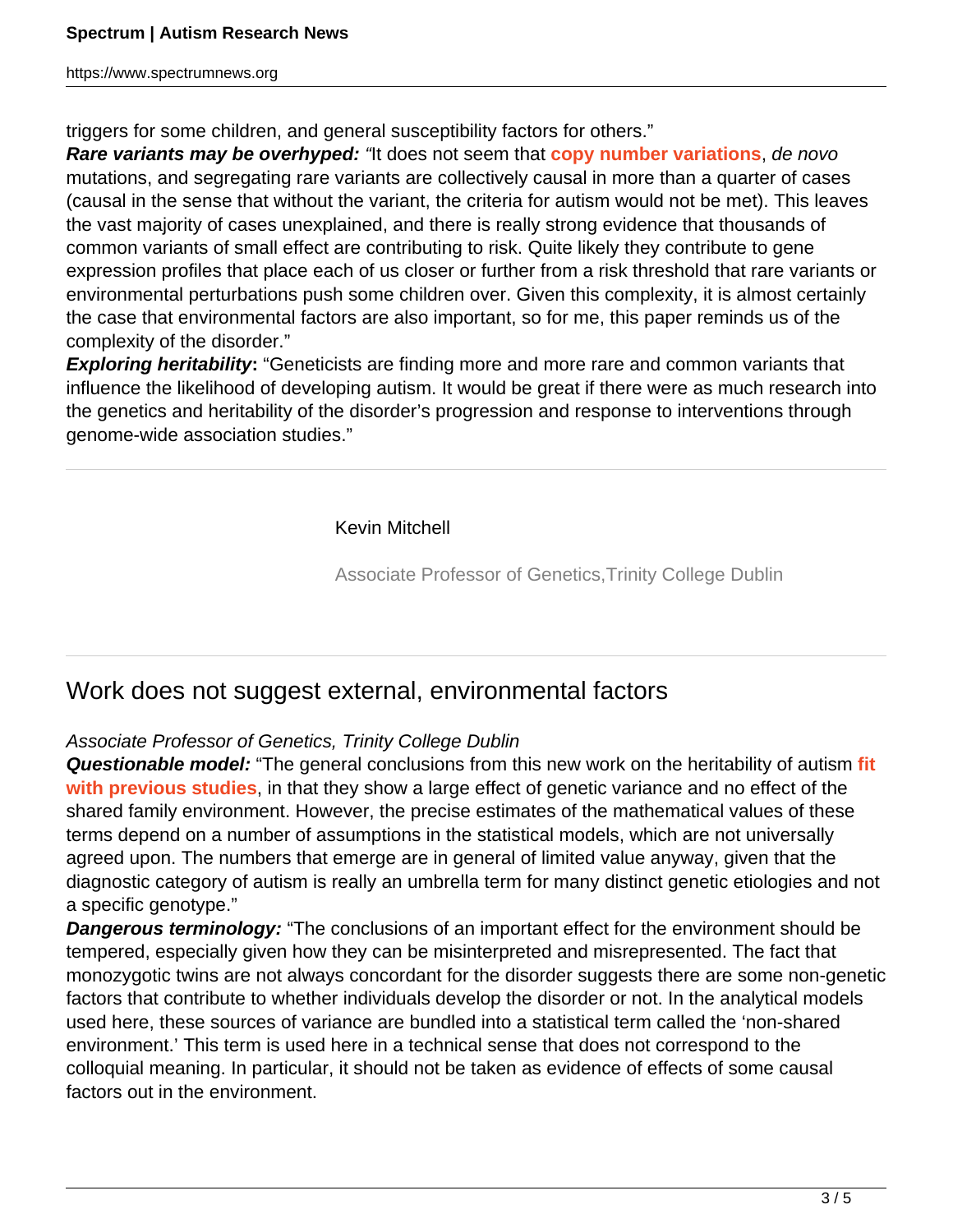**Unique development:** "Brain development is incredibly complex and inherently variable, even for the same genotype and in the same environment. The probabilistic nature of neurodevelopmental events at the cellular level can manifest as quite different phenotypic outcomes at the organismal level. By the time they are born, the brains of monozygotic twins are thus already highly distinct from each other. This does not represent effects of external factors — this variability is entirely intrinsic to the developing organism itself."

"Given that they are likely to contribute to the already rampant misinformation regarding causes of autism, headlines suggesting that this study demonstrates an important role for external, environmental factors should therefore be avoided."

#### Peter Visscher

Professor and Chair of Quantitative Genetics,University of Queensland

## Common variation does not contradict rare contributions

Professor of Quantitative Genetics, Queensland Brain Institute, University of Queensland What it tells us: "This is the largest population-based study to date on autism risk for relatives of individuals with the disorder. The authors use the observed risk to relatives to estimate heritability on the unobserved scale of 'liability.' They estimate that about 50 percent of variation in liability to autism in the Swedish population is due to additive genetic factors. The study confirms that autism is a 'complex trait,' just like other traits and disorders in humans, all the way from height to schizophrenia."

**New mutations:** "The population parameter of heritability is 'blind' in terms of the number of genes, their effect size and frequency in the population, so this study is not informative in that respect. The mathematical model that fit the observations best was one for which variation in liability is due to additive genetic effects (which are shared by relatives in proportion to the degree of relationship) and 'environmental' factors that are specific to an individual. The study is not informative about what these 'environmental' effects might be, other than to conclude that they cannot be attributed to the shared environment of family members and hence are considered to be unique to individuals. But they can also include the effect of new mutations."

**Parsing liability:** "The observed risk to relatives of this study is remarkably consistent with the researchers' hypothesized model of liability, since on that scale the risk halves with each degree of relatedness, all the way from monozygotic twins to cousins. The results are also consistent with similar studies on schizophrenia and bipolar disorder. For those disorders, many common genetic variants have been found that explain some of the heritability, using genome-wide association